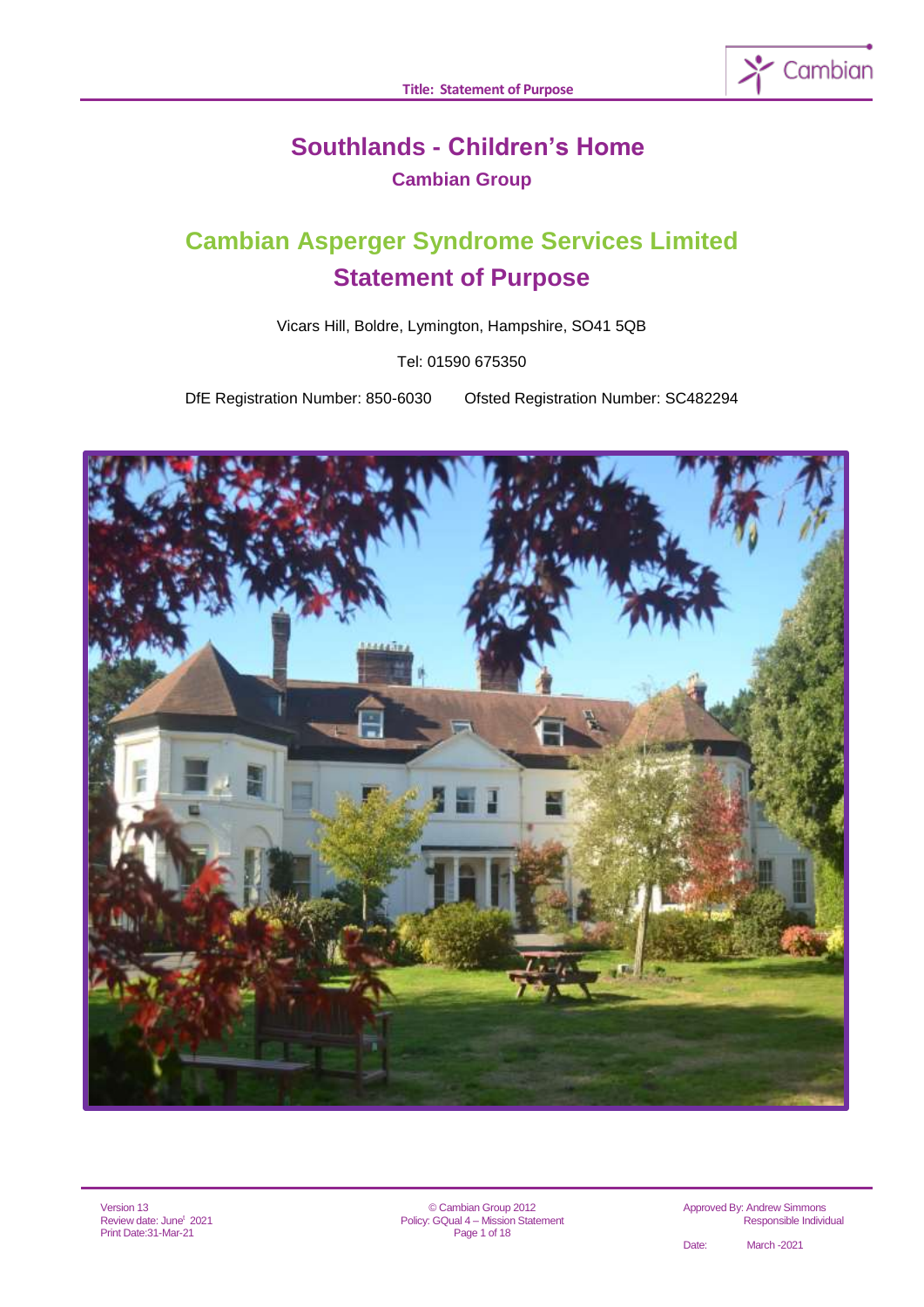

*Southlands School Children's home and its statement of purpose are underpinned by the home's ethos and vision.* 

## **ETHOS**

*Everyone has a personal best Everyone can find something to aim for Everyone can achieve something special Everyone should have the support and opportunity to strive for their goals*

## **VISION**

*Every resident at Southlands will be given opportunities to develop high self-esteem, respect for others and positive and socially responsible behaviour, enabling them to enjoy success and purpose in their wider communities.*

*All young people will be enabled to engage fully in society by the time they leave Southlands. This means being able to find work, further or higher education or voluntary positions in line with their own starting point and potential best outcome.*

*At the heart of this vision is the home's enthusiasm and rigor in dealing with partners and stakeholders.*

*To hold all to account in regards to their positions and role in each child's life.*

*To support full engagement in the on-site education provision and any external education providers.*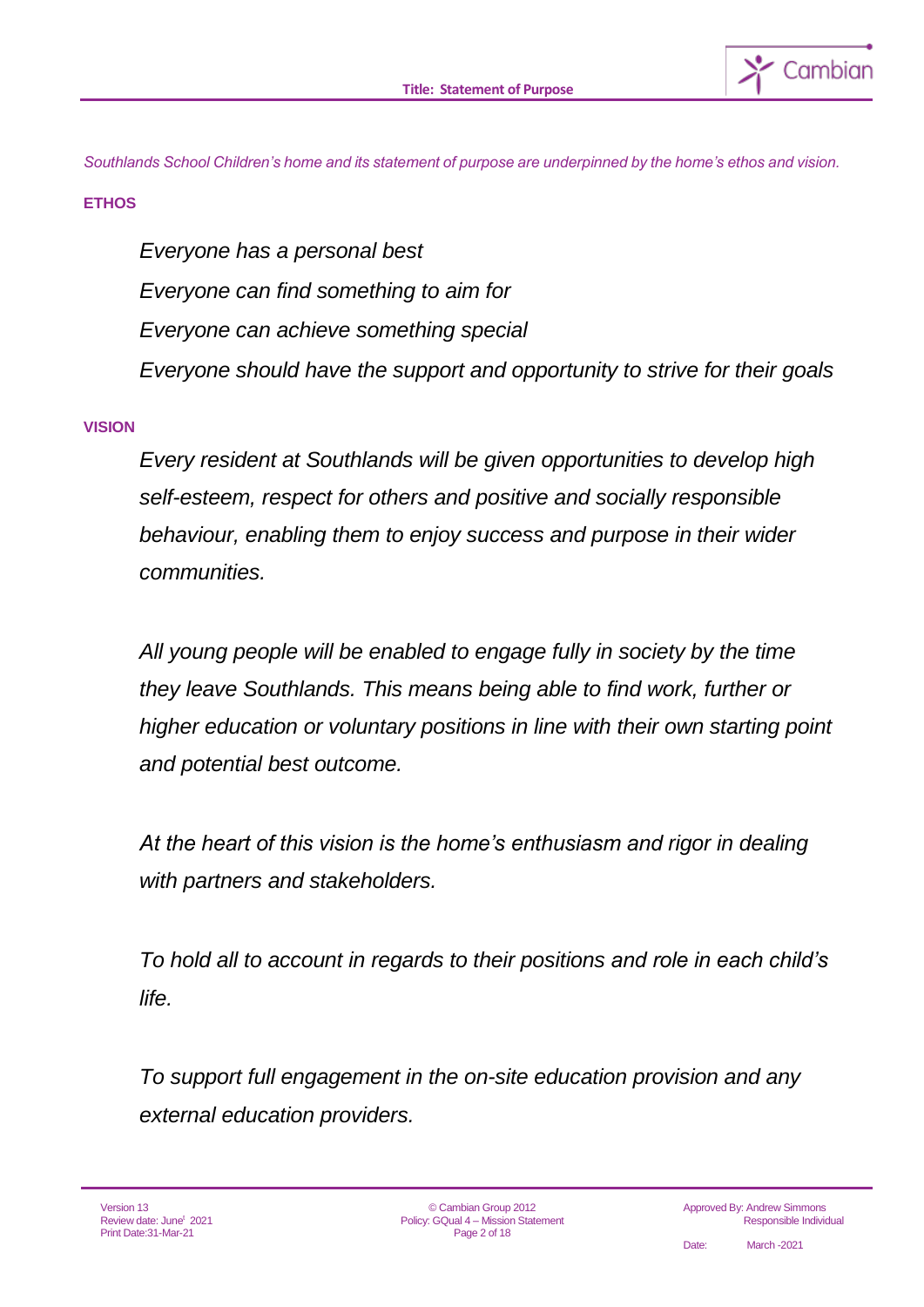

## **Southlands – Children's home**

#### **Matters included in this Statement of Purpose:**

#### **QUALITY AND PURPOSE OF CARE**

#### *1. A statement of the range of needs of the children for whom it is intended that the children's home is to provide care and accommodation.*

Southlands Residential children's home is part of the Cambian Group. All the young people either have Education Health Care Plan (EHCP) and have received a diagnosis, or have traits which put them in the average or upper ability range of the Autistic Spectrum, typically Asperger Syndrome or High Functioning Autism. A small number of young people placed at Southlands may also have a diagnosis of prior or existing mental health issues which may present in a number of different ways, such as eating disorders and/or self-harm.

Other difficulties associated with autism and mental health presentations such as ADHD, heightened anxiety, eating disorder, self-harm, dyslexia and dyspraxia can also be accommodated when such difficulties occur as part of an Autistic Spectrum Condition (ASC), but not necessarily in place of it.

Our work is based upon understanding the ability of each young person to manage academically, socially and emotionally for example; as individuals, as part of a group, as part of their family and as part of the wider community. The purpose of the home is to prepare young people for the demands of adult life through staff expertise and specialist approaches, including a nurturing therapeutic environment which encourages young people to flourish academically, socially, emotionally and spiritually.

Increasingly it is being recognised by Local Authorities that young people with autism / ASC placed into secure hospitals are being miss-placed. The clinical nature of this environment does not support young people to leave or move-on as the environment itself can be a cause of behavior which has historically been labelled as a mental health issue.

These young people can be assessed for Southlands by our therapeutic team with a view to placing here. This can only be considered when the current hospital / approved clinician / therapy team deem them ready for discharge. This type of placement needs intensive therapeutic support and oversight. For this we have a team which includes but is not limited to: 2 days of Psychiatrist intervention / oversight, a full-time psychologist, a senior mental health nurse, a pediatric nurse (who supports the care element of the site, during the school day), Speech and Language Therapist, Occupational Therapist and an assistant psychologist.

#### *2. Details of the home's ethos, the outcomes that the home seeks to achieve and its approach to achieving them.*

Our ethos is based upon non-aversive positive approaches to behaviour change, an Asperger Syndrome friendly range of parenting styles: Incredible Years (IY) and strategies that are needs-led and detailed within personalised Care Plans.

The work of our staff is based upon understanding the ability of the young person to manage academically, socially and emotionally. We use therapeutic support and appropriate educational, social, emotional, and spiritual programs which take account of an Autistic Spectrum Condition (ASC) learning style.

All staff are trained in "The Incredible Years" parenting course, so we can provide a consistent approach across all the homes on site. Individualised plans are designed to meet specific needs, and these plans form the basis of a partnership between the young person, school, family and social worker if applicable. We aim to teach selfmanagement through the provision of a range of strategies that allows young people to utilise their strengths and manage their difficulties successfully. We aim to help reduce and regulate their socially unacceptable and inappropriate impulses and behaviours through the structured use of positive interventions that are deemed the least restrictive and rewards. Behaviour planning and the teaching of alternative behaviours is a pivotal aspect of achieving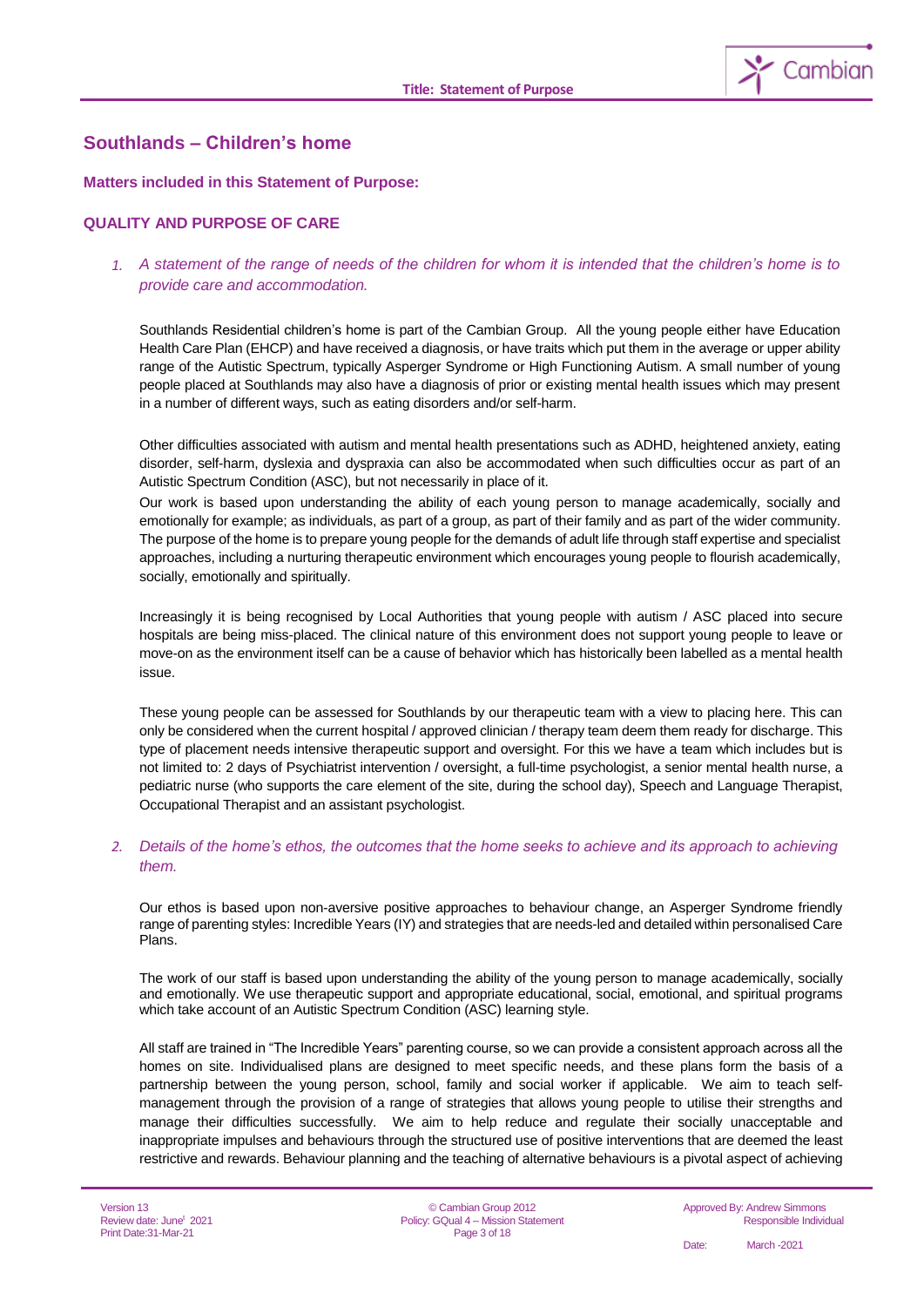

the best possible outcome for the young person.

#### *3. Description of the accommodation offered by the home, including - how accommodation has been adapted to meet the needs of Children and young people;*

All of the young people are fully mobile and able, however, most present with sensory issues which require us to follow a sensory diet. Each of the living groups provides a caring and nurturing environment as close to a family situation as possible, which also aims to recognise the developmental needs of each individual within the group. All the residential accommodation has single occupancy bedrooms and some have en-suite facilities. Each living group benefits from communal lounges, bathrooms and kitchen areas. Most residential houses also have an alternative activity room to cater for more than one activity at a time. The Lodge is currently a house which is set apart from the rest of the accommodation, providing a more nurturing environment for those who require such an approach, including its own garden and play equipment. Young people have input into the décor of their homes and bedrooms through weekly house meetings.

Southlands also offers a 4 bedded supported living environment (cottage) with reduced levels of staffing for those young people who have acquired a level of independence that allows them to access the wider community without staff support safely and successfully, these young people are ordinarily those who have reached the age of 16 and above. This arrangement allows us to prepare these young people for adulthood and the next part of the life journey at an external college and workplace environments.

For our young people who are 16 – 19 years of age, we always consider various areas throughout their life with us, however, there are occasions where we will utilise the Mental Capacity Act 2005, and carry out an assessment bearing in mind the 5 statutory principles:

**Principle 1**: 'A person must be assumed to have capacity unless it is established that he lacks capacity.

**Principle 2**: 'A person is not to be treated as unable to make a decision unless all practicable steps to help him to do so have been taken without success.

**Principle 3:** 'A person is not to be treated as unable to make a decision merely because he makes an unwise decision.

**Principle 4**: 'An act done, or decision made, under this Act for or on behalf of a person who lacks capacity must be done, or made, in his best interests.

**Principle 5**: 'Before the act is done, or the decision is made, regard must be had to whether the purpose for which it is needed can be as effectively achieved in a way that is less restrictive of the person's rights and freedom of action.

#### *(a) The age range, number and sex of children for whom it is intended that accommodation is to be provided; and*

The home can accommodate up to 42 residential places. Southlands is registered for ages between 7 and 19 years of age for mixed gender young people, up to 52 weeks of the year. Southlands offer a flexible package which can accommodate young people on weekly, termly or annual boarding basis dependent on the individuals need.

#### *(b) The type of accommodation, including sleeping accommodation.*

The home is set up as eight separate living houses, one within the main building and the remainder spread across the site. Decisions are made regarding which living environment accommodates each young person depending on their age, ability, difficulties that are presented, and in addition to this, where their needs could potentially change. The young people are also consulted on the matter, to ensure compatibility where there is the need. Both the residential accommodation and educational facilities are contained within one campus.

Resident young people are provided with their own bedroom (no shared) which includes a single bed, wardrobe, and chest of drawers and washing basket. they can then personalise their bedrooms – including a choice of colour from a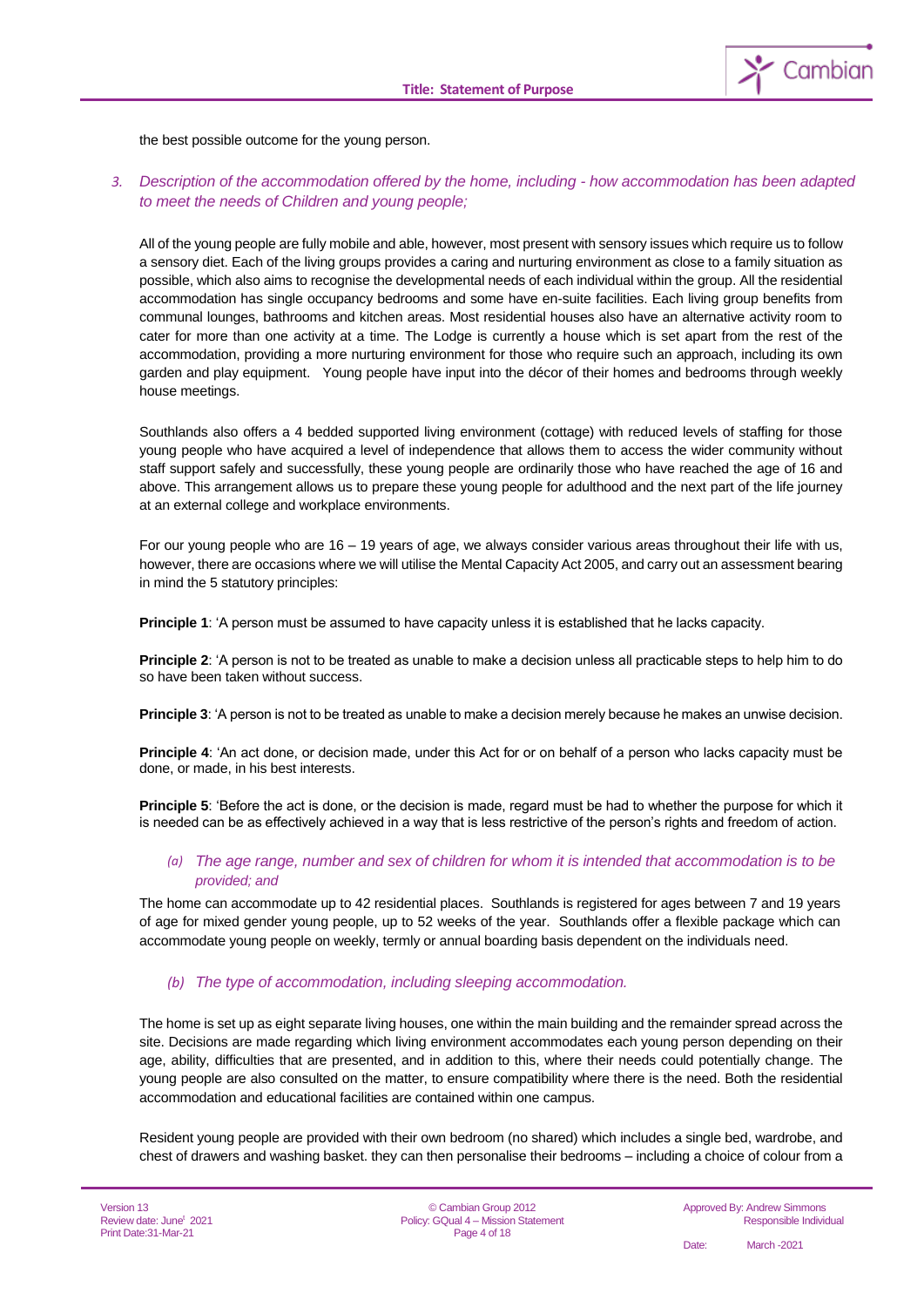

prescribed chart. A desk & chair is also provided to support continued learning where the need arises.

Some of the bedrooms have en-suite facilities and some houses have more than one lounge to include games rooms or a second lounge to ensure adequate space for the young people.

The Home comprises of:

| Accommodation                 | Number of bedrooms |
|-------------------------------|--------------------|
| Lodge House                   | 4                  |
| Gate House                    | 5                  |
| Coach house                   | 5                  |
| Clock House/ with annex flat  | 10                 |
| Cottage                       | 4                  |
| Setthorns / with annex Oakley | 5                  |
| Wilverley                     | 5                  |
| Bolderwood                    | 4                  |

#### 4. *A description of the location of the home*.

Southlands Children's Home is located just outside the village of Boldre, in the New Forest.

We are fortunate as It is just a short drive to a range of local beaches and is situated on the edge of the wide acreage of the New Forest National Park which has an abundance of walks and wildlife areas. The also site benefits from a lavish rural setting with generous grounds. Due to where we are positioned, we consider the campus as a safe site, but not a secure site. Young people are able to access the small village shop which is a few minutes away from the campus. The local town of Lymington is also a popular location for our young people to visit, either with staff or independently once they have been assessed of being capable to do so.

The site comprises of a large country house and grounds with additional education and residential premises on site, clustered mainly around a courtyard. We have an outdoor swimming pool, an angling pond, extensive grounds including a wooded area, and both grass and hard-court surfaces for recreational use. There is an adventure playground for younger children, a soft play room, a small leisure suite with gym equipment, outdoor static gym equipment and a common room.

There are also areas on the grounds for a greenhouse and vegetable beds, and another much larger area for raised beds for gardening/activities/therapeutic use. We also have two sensory modulation rooms on site. These rooms are specially designed to provide resources to help those who are experiencing difficulties managing sensory overload, to learn life-long self-management techniques. A local risk assessment is available upon request.



Version 13 Review date: June<sup>t</sup> 2021 Print Date:31-Mar-21

© Cambian Group 2012 Policy: GQual 4 – Mission Statement Page 5 of 18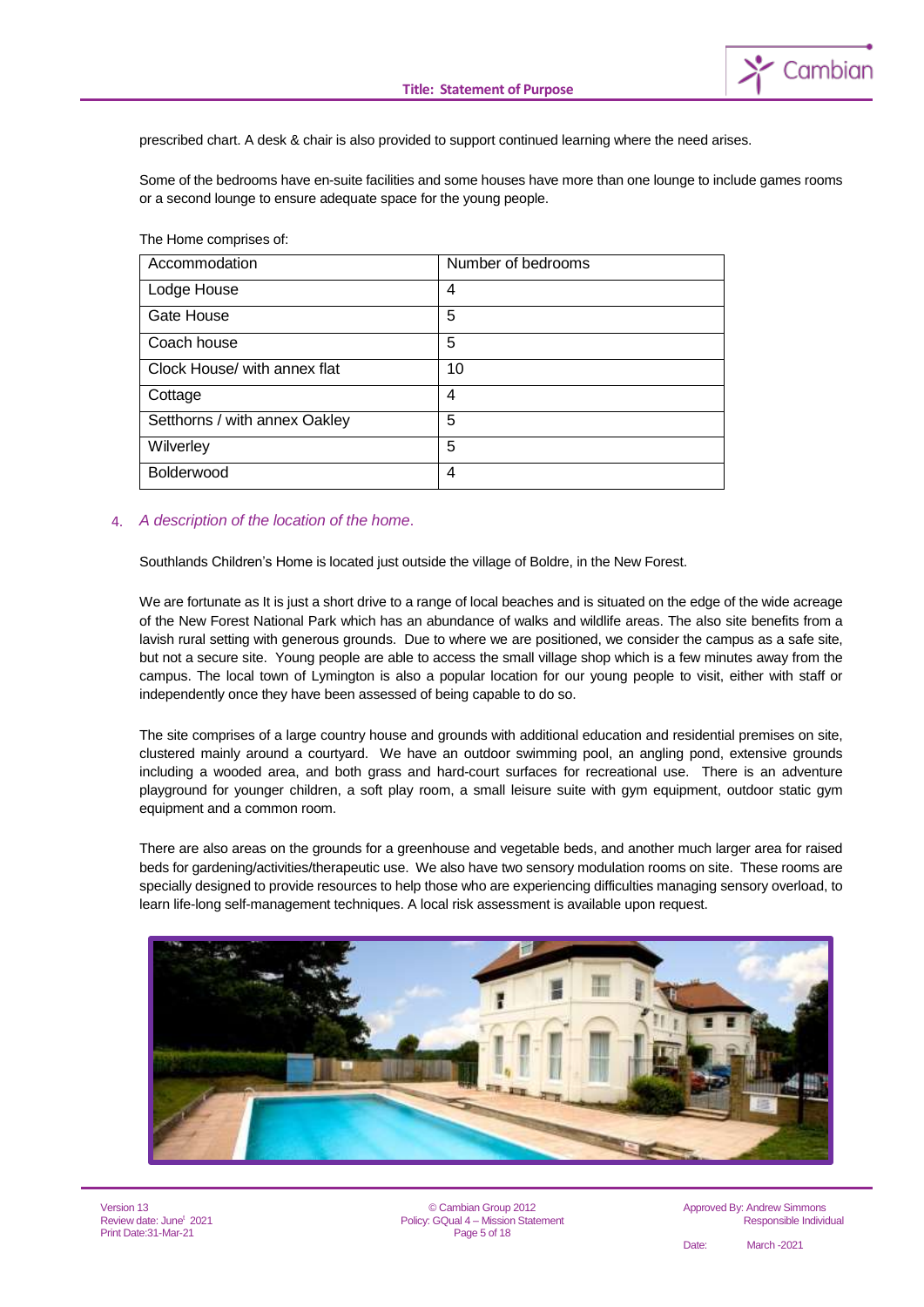

#### *5. The arrangements for supporting the cultural, linguistic and religious needs of children.*

We recognise and respect our young peoples' religious beliefs, customs, rituals and culture. We allow and support them to practice their religion where there is a need. We also encourage links with others in the area to support our young people to still feel that they belong to whichever community or culture they are from. The site as a whole is non–denominational.

New and existing residents are consulted on their wishes and decisions regarding cultural and religious needs. There is a demand placed upon the staff team to pay attention to and take positive action to be informed about these wishes and decisions. We believe that there should be clear understanding by those caring for the child of family beliefs and values if the child is to be rehabilitated with their family.

If children are to grow into adulthood with a sense of identity and confidence in themselves, they should be cared for by people who will be able to help them with issues in respect of their racial origin and religious persuasion, and be able to talk positively with them about their cultural background. This is key to establishing a positive sense of self, which is a key underpinning of well-being.

During the admission process the child's religious and cultural background is taken into consideration and actions taken as appropriate to ensure the child settles in and their religious and cultural needs are met. Staff will be aware of the individual child's needs in relation to dress, hair care and hygiene. All specific requirements are identified during the admission process to allow the arrangements to be made.

#### *6. Details of who to contact if a person has a complaint about the home and how that person can access the home's complaints policy.*

Cambian is committed to providing the highest quality service for young people, parents, local authorities, social services and health authorities. The Complaints Procedure offers additional security for young people attending our establishment and peace of mind for their parents and placing authorities. This includes the involvement of persons who are completely independent of the establishment who can investigate formal complaints made by the young people or persons acting on their behalf. Each young person is allocated a key worker whom they meet with regularly and there is a 'friendly' version of the complaint's procedure designed to make it understandable and accessible to all our individuals.

We believe that young people have the right to comment upon the service provided for them, to be involved in decisions relating to that service and to make complaints where they consider the service is unsatisfactory, for whatever reason. How to complain, if required, is clearly displayed and regularly reinforced within Young Person's Home Meetings. How to complain is also detailed within a Young Person's Guide. Our aim is to be able to deal with any complaints in an informal manner initially, to seek a swift resolution. In the event that this is not possible and the complainant wishes to take a more formal route, we ensure that this is acknowledged, investigated and addressed within our complaints policy and procedures. The school is also visited on a regular basis by an independent advocate from NYAS, who will speak with the young people individually on request.

The Complaints Policy, and the individual Complaints forms may be found on our website available on request. All complaints are recorded in the Homes Complaints File, which is reviewed by Senior Managers and through the Regulation 44 monitoring procedure. Complaints can also be made directly to Ofsted.

Ofsted National Business Unit Tel: 0300 1231232 Store Street Manchester M1 2WD

Piccadilly Gate **Email:** enquiries @ofsted.gov.uk

*7. Details of how a person, body or organisation involved in the care or protection of a child can access the home's child protection policies or the behavior management policy.*

Version 13 Review date: June<sup>t</sup> 2021 Print Date:31-Mar-21

© Cambian Group 2012 Policy: GQual 4 – Mission Statement Page 6 of 18

Approved By: Andrew Simmons Responsible Individual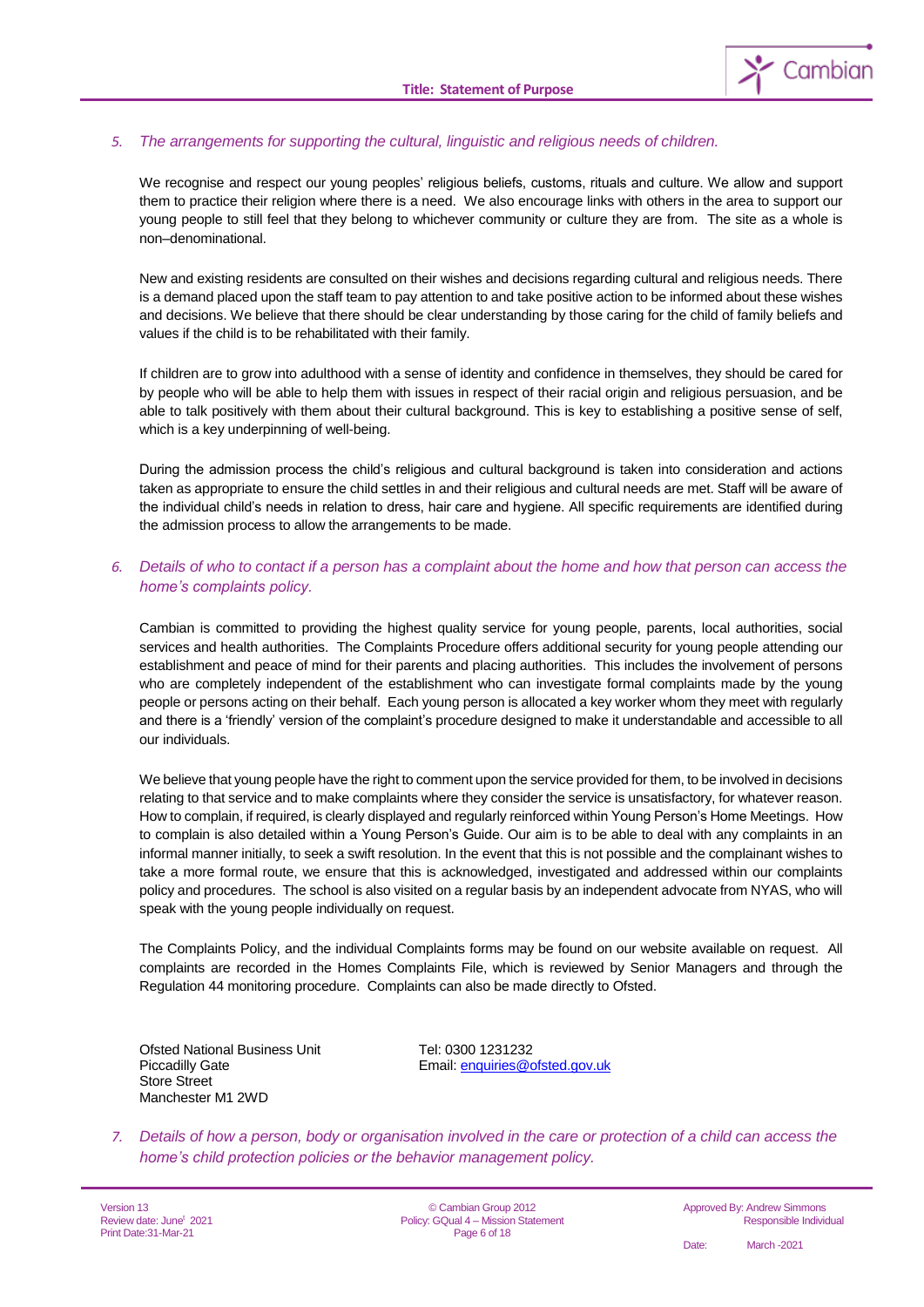

The Children's Home has its own site-specific Safeguarding Children and Behaviour Management policies as outlined in Regulation 34 and 35 of the Children's Homes Regulations, as well as following a group Whistleblowing Policy. All staff are provided with copies of these policies, and receive regular training on these issues, and are informed of the identity of the Designated Safeguarding Lead and the Deputy Safeguarding Leads. Staff are trained to report any concerns directly to the safeguarding leads within 1 hour. Other parties such as parents, local authorities and social services are supplied with copies upon request or information can be accessed on the Cambian Group and School websites.

#### **VIEWS, WISHES AND FEELINGS:**

#### *8. A description of the home's policy and approach to consulting children about the quality of their care.*

We support our young people to 'have a voice' and to enable them to express ideas and concerns using whichever means are most appropriate to them. All young people are assigned a key worker who will meet regularly to chat, support and address any needs or concerns. All residential houses have meetings for the young people with an agenda and minutes. There are consultative processes throughout the year on various issues as part of the self-evaluation audits of the home. On occasions, young people are also invited to the Care Management Meetings, to be consulted for their views. We also have a "care council" where young people from the home can come and have an open question and answer session with the Heads of Care – these are held 4 times a year.

A total communication environment is encouraged whereby young people are communicated with in a way that best suits their level of understanding and expression. Due to the communication challenges our young people experience by the nature of their diagnoses, the onsite Speech and Language Therapy Team support staff to adapt their communication to ensure young people are able to communicate their thoughts and feelings effectively in an appropriate format e.g. written, visual and verbal. The Speech and Language Therapy Team also facilitate the adaption of materials to gain feedback such as simplifying the language used or creating visual formats.

#### *9. A description of the home's policy and approach in relation to—*

#### *(a) Anti-discriminatory practice in respect of children and their families; and*

#### *(b) Children's rights.*

We believe that young people with additional needs should share the same rights as all members of society, where these are appropriate and in their best interests.

Within the statutory framework provided by current legislation and regulations, staff of Cambian Group work to protect and promote for all people with special needs the right to:

- Live full and independent lives to the maximum of their potential
- A full, accurate and unbiased assessment of their special needs
- A range of education, care, health and other associated support services required to meet all their needs
- be involved in decisions affecting their lives and to have their wishes, as far as possible, ascertained and respected
- Appropriate guidance, counselling and care which promote their physical, mental and spiritual health and well-being
- Adequate food, clothing, space and other necessities of life
- The equipment, assistance and support services needed to enable them to live with dignity
- Participate in and benefit from cultural, entertainment, recreational and sporting activities
- Use facilities and services in the community where possible
- Develop relationships without exploitation or coercion
- The full protection of the law
- Be protected from all forms of abuse and from the fear or threat of abuse
- Access information contained in their personal records, where this does not conflict with statutory regulations or threaten their well-being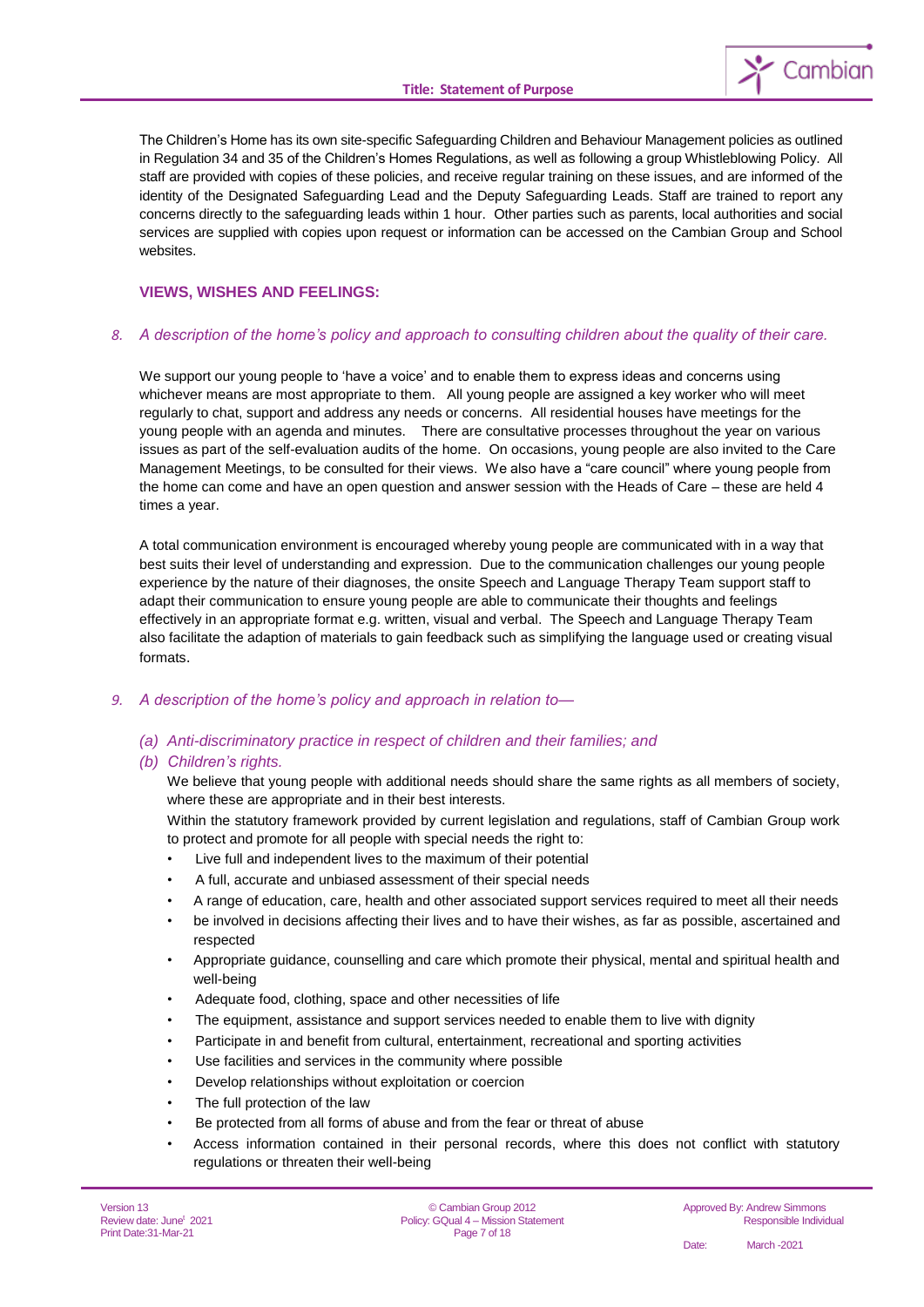

- Supportive intervention to promote positive behaviour and to protect them from harm
- access suitably qualified, experienced and sympathetic staff in sufficient numbers to maintain quality of service
- Have links with home and family promoted and maintained
- Positive recognition of cultural and religious diversity

#### **EDUCATION:**

#### *10. Details of provision to support children with special educational needs.*

Southlands children's home is on the same site as Southlands School. The site was formerly a specialist residential school. The school and home are separate with separate staff teams and roles, but work together with an inclusion and engagement team which overlaps school and the homes.

#### *About the school:*

Each class has no more than 8 students working with a Teacher who is supported by one or more Teaching Assistants. Class groups are normally of similar age where this is deemed suitable based on the needs, ability and personality mix in order to ensure a cohesive and compatible group. Southlands also provide a mixed-age class encompassing young people whose curriculum needs are more bespoke, (for Key Stages 4 and 5). The Therapy Team work closely with the staff and young people within both the education and the home setting. They will support the students' individual needs through both direct work indirect work, with the implementation of programmes that are integrated into the waking curriculum.

Links are also made with other education providers and organisations to ensure the broadest range of educational opportunities and activities are available to the students, E.g. Totton College and Brockenhurst College. Additional lessons are available for those who wish to extend their learning, as are sports-based learning activities for those who enjoy a more practical, vocational route. During Friday afternoons mixed age activities are offered which are designed to teach social skills, life skills, indirect therapy and transition around the school for Primary young people.

The Home and School follow a waking day curriculum and this allows for programmes to be planned for and delivered across both the education and home settings which in turn provides a consistent approach for all young people.



*11. If the home is registered as a school, details of the curriculum provided by the home and the management and structure of the arrangements for education.*

Southlands School holds a separate Children's home registration with Ofsted and is regulated against the childrens home regulations and quality standards 2015

12. If the home is not registered as a school, the arrangements for children to attend local schools and the provision made by the home to promote children's educational achievement.

Version 13 Review date: June<sup>t</sup> 2021 Print Date:31-Mar-21

© Cambian Group 2012 Policy: GQual 4 – Mission Statement Page 8 of 18

Approved By: Andrew Simmons Responsible Individual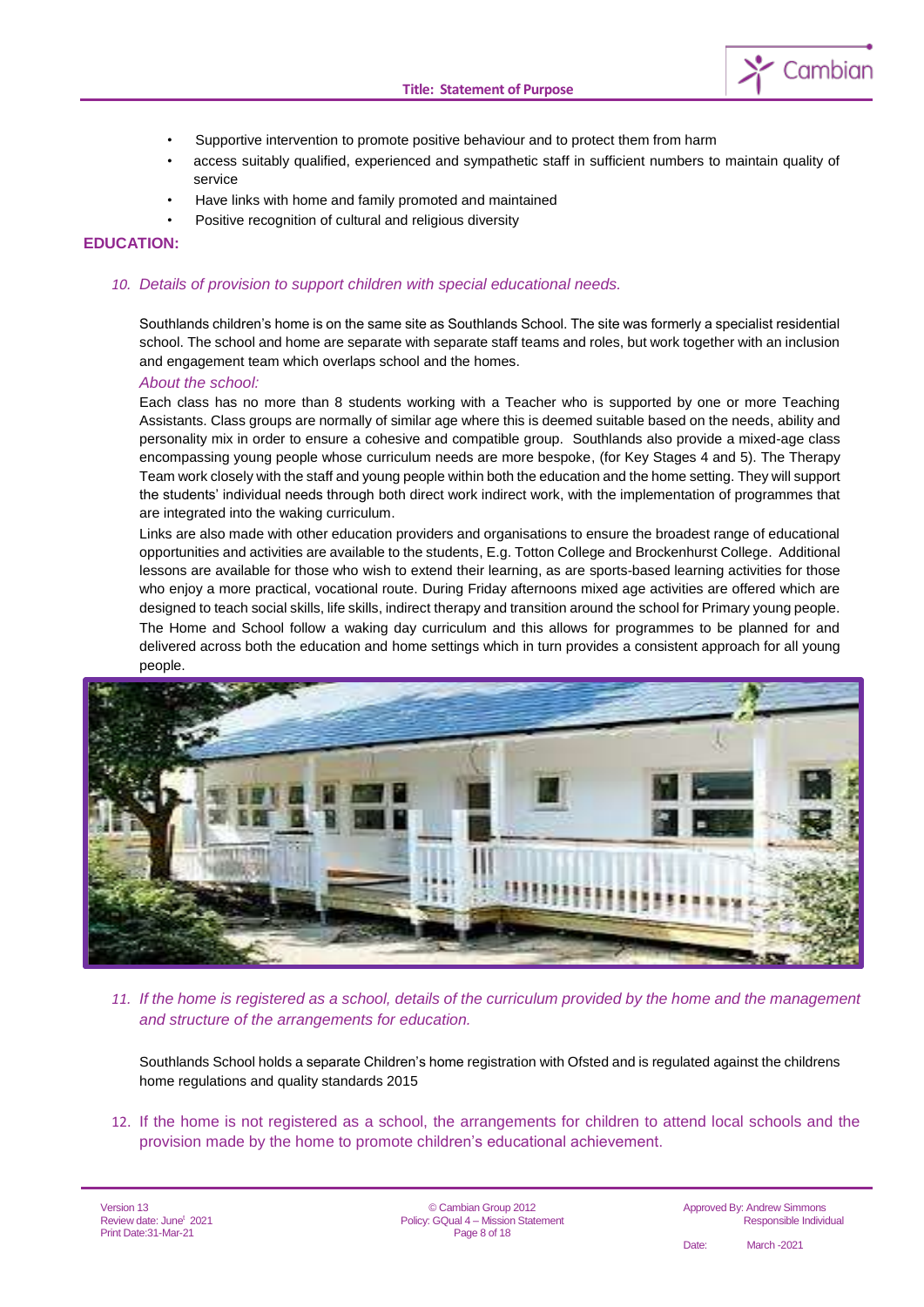

Some of the older residents attend local FE colleges in the community, supported by care and school staff to engage and thrive in their respective educational establishments. When attending local colleges, residents are enabled to follow an independence programme which in time allows them to travel to and from college.

#### **ENJOYMENT AND ACHIEVEMENT:**

#### *13. The arrangements for enabling children to take part in and benefit from a variety of activities that meet their needs and develop and reflect their creative, intellectual, physical and social interests and skills.*

We consider time spent before and after school and at weekends to be of equal value to that experienced during the school day. Consideration is always given to the young persons' chronological and developmental age when organising the activity programmes provided by the home. Young people are assisted at such times, developing their skills in personal care, experiencing play and leisure activities and enhancing social and communication skills in a wide variety of supported yet realistic settings. Within that structure, young people are offered a wide range of leisure activities which address their individual social, communication, personal and academic needs.

Activities throughout the week and at weekends are planned and co-ordinated by the Care Staff. Young peoples' interests and hobbies, health and fitness are promoted through these group and individual activities. Opportunities currently available include swimming activities, riding, shopping, crabbing, cycling, hiking, trips and visits to public settings such as Laser Quest and cinema, skateboarding, country walks, fishing, snooker/pool, model making, music activities, gardening, arts and crafts, local clubs such as pole fitness, st Johns ambulance, scouts, pottery and relaxation activities. Many activities are offered on site, but other opportunities exist within the local area and further afield. Evidence from these activities and achievements is collected and contribute to a Life Book of a young person's time at Southlands. The Care Staff also arrange opportunities for those young people with us 52 weeks of the year, to experience a "holiday" of some kind. This year, a group enjoyed camping in the New Forest.

Young people have over the years been given the opportunity to participate in many exciting adventures such as Project Wheels (Cycling from Paris to the School), Project Braveheart (Canoeing and cycling the Great Glen Way, followed by a climb of Ben Nevis), The Thames Trail (a race against time to travel the length of the Thames using various means), and Dai Harder (Cycling across North Wales and walking up Mount Snowdon). In 2018, selected young people cycled from one side of Holland to the other alongside the River Rhine. Residential staff also encourage and actively assist our young people to gradually take some control over their own time, enabling them to learn valuable self-occupation skills.

#### **PHYSICAL AND MENTAL HEALTH:**

#### 14. Details of any healthcare or therapy provided, including—

(a) Details of the qualifications and professional supervision of the staff involved in providing any healthcare or Therapy.

Our young people have access to the support of a range of disciplines, including Psychology and Psychiatry, Speech and Language Therapy, Occupational Therapy, Holistic Therapy, Art Therapy and a mental health practitioner. Each therapist is suitably qualified and receives regular professional supervision. Additionally, the school draws on the expertise of a Consultant Paediatrician. Our therapy team train and support staff to help make the whole school environment as beneficial as possible to each young person's well-being and learning. Holistic health of the young people is supported by a comprehensive Multi-disciplinary team that consist of various skill sets from wide reaching experiences and backgrounds.

Therapy Services are embedded and integrated into all aspects of the home. The clinicians provide the school with specialist knowledge and skills which serve to enhance the whole environment. In addition to this young people may access direct or indirect interventions and input from individual clinicians. Clinicians are supported through access to regular supervision and professional development opportunities to ensure evidence-based practice is offered. During a young person's initial 3-month period at Southlands the multi-disciplinary team complete an initial assessment which includes a review of their history and Education Health Care Plan, observations of the individual,

© Cambian Group 2012 Policy: GQual 4 – Mission Statement Page 9 of 18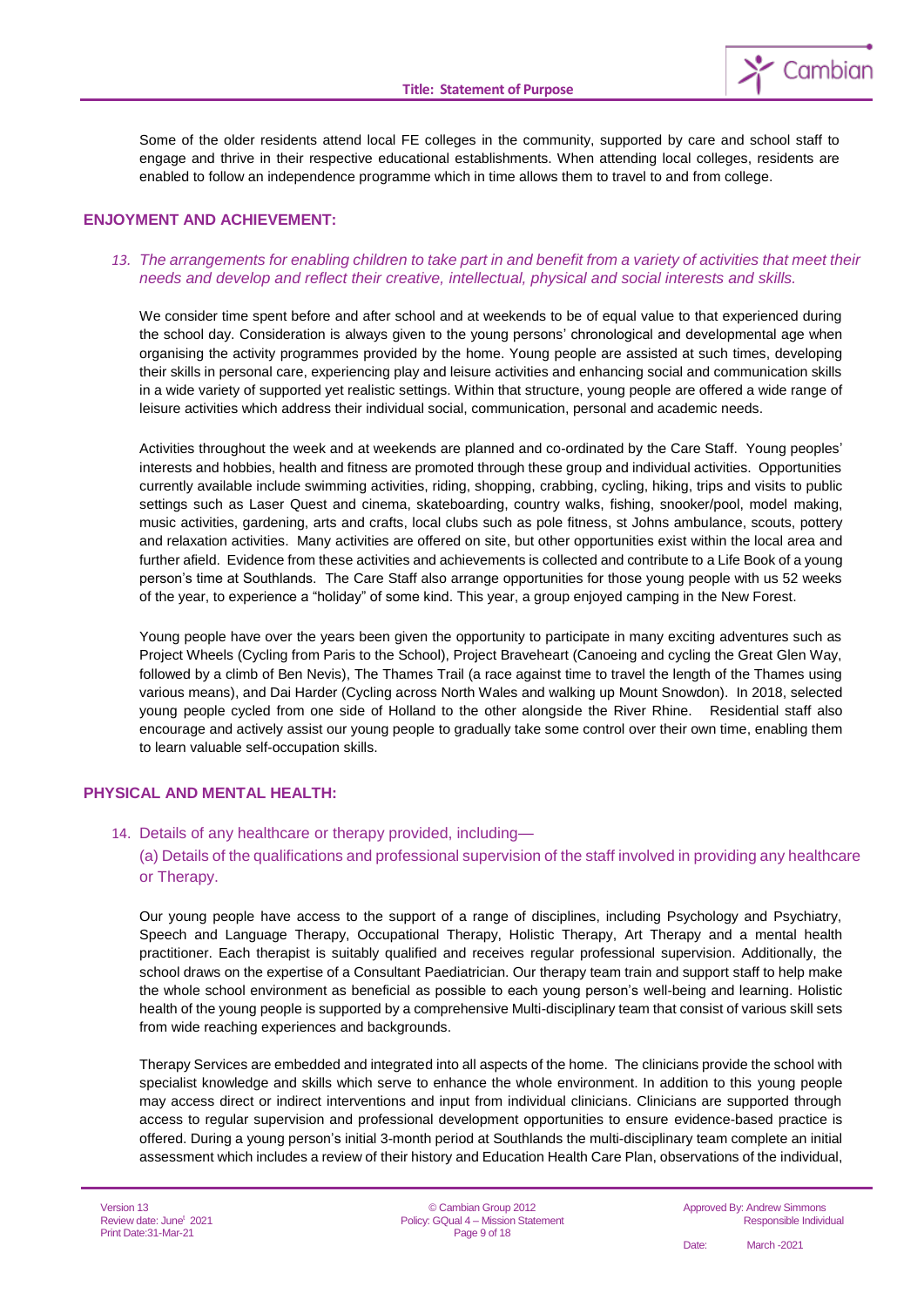

collection of base line data and where indicated individual assessment sessions with the young person and family. Referrals for support from the clinical team can be made by young people, parents, education or care staff at any point during a young person's placement at Southlands. Referrals are screened by the clinical team and consideration given to the most appropriate discipline to assess and intervene with the identified concern.

For young people transitioning to Southlands from a Tier 4 mental health setting transition planning and process is expected to occur over a longer time period. Members of the clinical team will be involved in the admission screening and transition process for these young people and attend CPA meetings during this period. During the planning for transition appropriate services to support a young person's physical health and mental health will be identified. Care co-ordination will remain with the local placing CAMHS team for at least the initial 3-month period. Some needs may be met in house (through input from the clinical team) and others may require involvement from external agencies (specialist health teams, community CAMHS teams).

### *(c) Information about how the effectiveness of any healthcare or therapy provided is measured, the evidence demonstrating its effectiveness and details of how the information or the evidence can be accessed.*

As both a Home and a School we aim to ensure that all areas of need from the young person's statement or EHCP are covered. Having such a range of therapies available, delivered by experienced practitioners who work as a team, is of great benefit in supporting our young people to reach their full potential and have their needs met. The therapists also help advice and inform the other departments within the home and have been instrumental in introducing The Incredible Years parenting course.

Each young person has a health care plan that is incorporated into their placement plan. Individuals have access to a GP, Dentist, Optician, and Paediatrician if required. The home staff members and young people have continuous access to an on-site MDT (Multi-Disciplinary Team). Each young person is reviewed once a term within this forum, as an individual and also within the setting of their home.

The Therapy Team also use standardised measures appropriate to their various disciplines to monitor and evaluate the effectiveness of individual work undertaken with our young people.

#### **POSITIVE RELATIONSHIPS:**

#### *15. The arrangements for promoting contact between children and their families and friends.*

The home ensures that regular, informal home contact is maintained through weekly telephone calls, email, Skype, WIFI connectivity and regular newsletters. Reviews are held monthly during the initial three months and thereafter on an annual basis. Parents are invited to the annual reviews and the 3-month assessment review; however, the initial monthly reviews are internal to ensure we are monitoring the integration of the young person, and appropriately assessing them. The home and school encourage parental visits and any opportunity for liaison and communication is welcomed. Many young people currently go home for agreed weekends, ranging from once a half term, to every weekend.

#### *16. Arrangements for promoting positive relationships amongst residents and staff*

We recognise that establishing positive and respectful relationships quickly is a key tool to helping a young person to achieve positive outcomes. These young people can be very damaged / mistrustful of adults after years of miscommunication / misunderstanding and conflict arising from their underlying issues.

In order to ensure this happens staff are screened at interview to ensure they are committed to engaging positively with the young people as active participants in their lives. We offer positive role modelling training and numerous parenting / behaviour management models which allow the young people to form trusting bonds through consistency and the positivity of the carers.

© Cambian Group 2012 Policy: GQual 4 – Mission Statement Page 10 of 18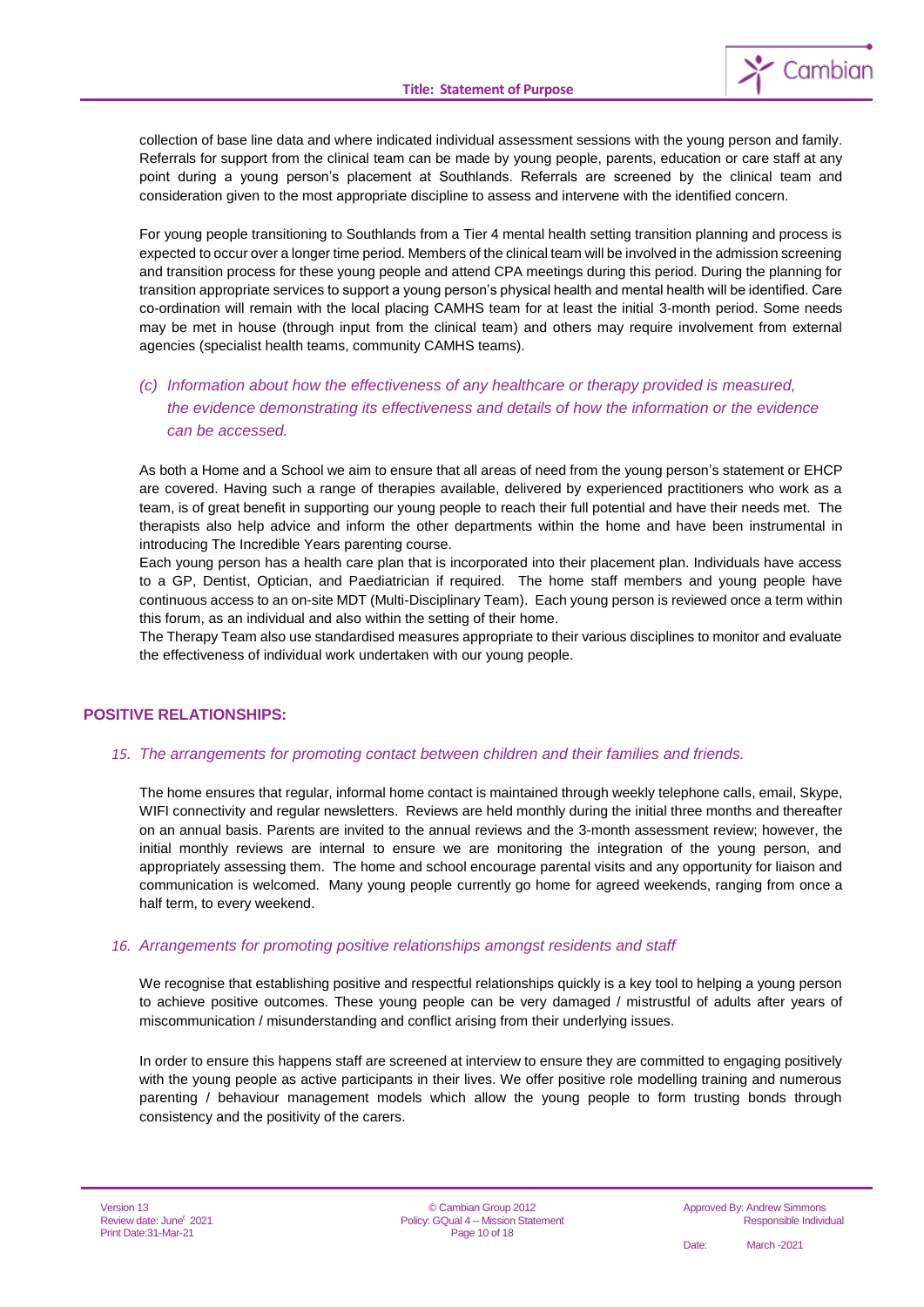

#### *17. Arrangement for promoting positive relationships between residents.*

We have a prevention of bullying lead who works pastorally across the home. This role works across the whole site (Education and School). It is a supportive tool to ensure that opportunities, knowledge and information sharing is possible across this large residential setting.

We operate a restorative approach to managing conflict, where the views of all parties are sought, validated and acted upon. We use the "just care" methodology for formal resolutions through mediation and restorative conferences.

Restorative consequences are the preferred option for conflict or issues which impact the relationships of the young people on site. All young people are consulted prior to the conference and then the adults help to facilitate positive communication through re-phrasing, paraphrasing and summarising the young people's views.

Our behaviour management policy is available upon request and can also be found on our website.

#### **PROTECTION OF CHILDREN:**

#### *18. A description of the home's approach to the monitoring and surveillance of children.*

At Southlands, young people may come just for the day or stay here overnight. There are several methods used to help keep people safe at Southlands. Some of these will be used all the time, and some will only be used at night. The school and home only have CCTV in the grounds and car parks to monitor areas visitors can access during the day to make sure we know who is on the site.

All homes have a keypad so only the staff and young people can access them. This keeps strangers out and everyone safe. These codes change regularly but all staff and young people are updated. There is a different code at night and external doors are secured, the same way they would be in your own home. All staff will be willing to help young people gain access to these doors if need be. The items mentioned have been individually risk assessed and are reviewed regularly.

There is a Night Support Worker (awake) placed in each house setting where children and young people are. There is also an additional member of staff to oversee the night shift. They are here to help young people with any issues that may arise at night. Young people are expected to be in their own bedrooms during the night.

The fire precautions and emergency procedures are in line with the detailed policy set out in the Health & Safety Management Systems Manual on Health and Safety issued to locations by the group. These procedures include fire safety training, fire evacuation drill, provision of fire extinguishers, fire notices, regular monitoring of fire doors, appliances & fire alarms. Our young people are regularly involved in both day and night fire drills to ensure they are familiar with the required procedures.

In rare instances where there is a safeguarding issue / on-going risk, additional monitoring may be put in place. Specifically, the use of door alarms for additional safety overnight. At the time of writing there are two such guards in use. This alerts the night Support worker that the bedroom door has been opened by messaging a pager. When this is in place, the individual house base will have a risk assessment which documents the risk / need for the alarm. This is regularly reviewed.

#### *19. Details of the home's approach to behavioural support, including information about—*

#### *(a) The home's approach to restraint in relation to children; and*

We aim to teach self-management through the provision of a range of strategies that allows young people to deal with their strengths and manage successfully around their difficulties. Each young person has an individualised Risk Management Plan, which includes their Individualised Risk Assessment (IRA) and Behaviour Support Plan (BSP) which is an outline of effective or suggested positive behaviour management strategies. This document is

Version 13 Review date: June<sup>t</sup> 2021 Print Date:31-Mar-21

© Cambian Group 2012 Policy: GQual 4 – Mission Statement Page 11 of 18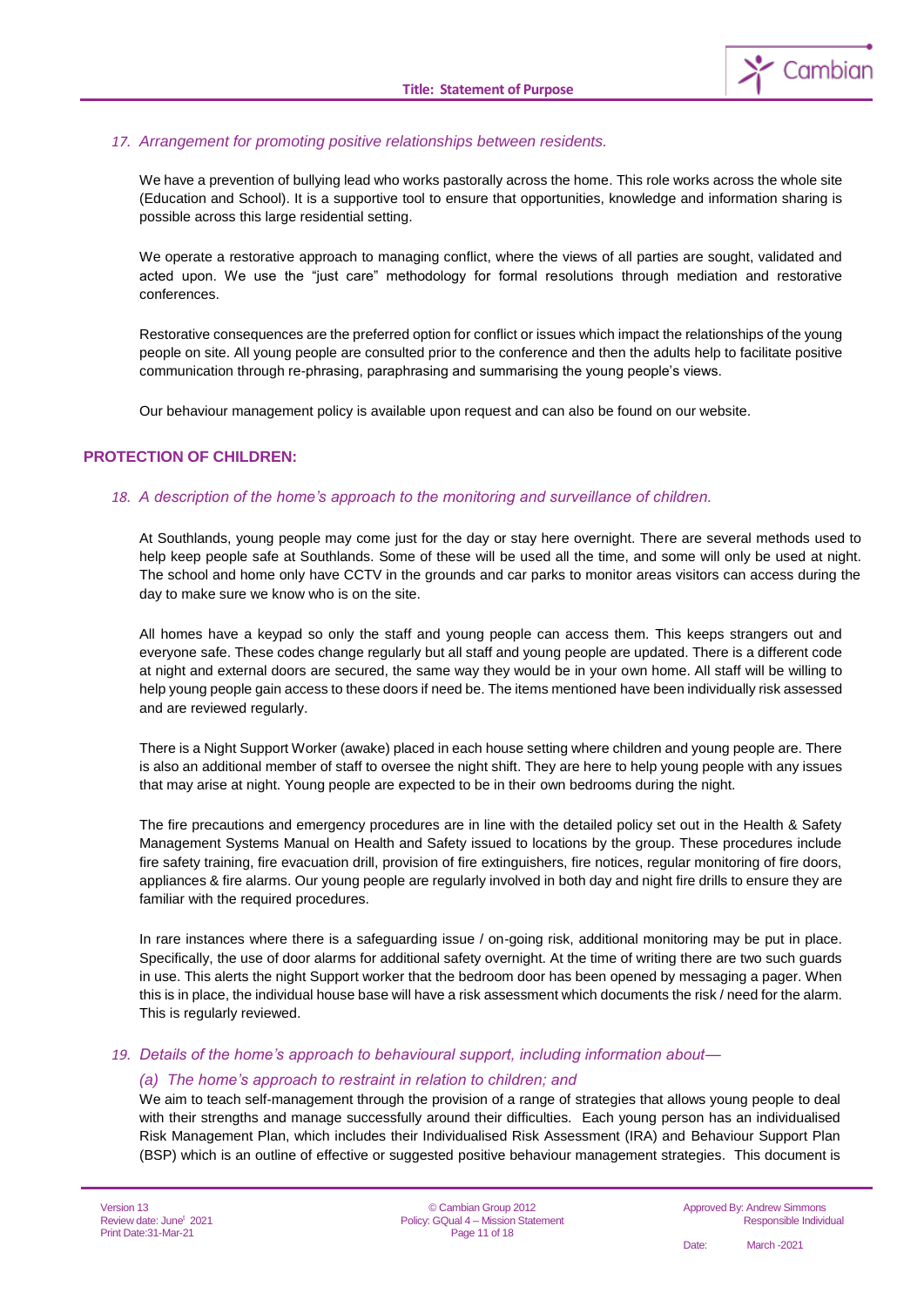

reviewed and updated at least on a 3-monthly basis, with input from members of the therapy, care and education teams, by our Behaviour Support Lead – or updated more frequently if new or different behaviours are evidenced, e.g. after an incident.

Challenging behaviour demonstrated at Southlands can present itself in different ways. All staff are trained in the management of challenging and inappropriate behaviour, which is based on a positive approach. We aim to help young people both reduce and control their more unacceptable and inappropriate impulses and behaviours through rewards and incentives, which are consistently implemented across all aspects of the home. Punishment is not seen as appropriate. There is an expectation that young people accept responsibility for their behaviours in the interests of natural justice and their own personal development. Apologies, kind acts and financial restitution for damage, catch-up, community service, and in some cases, grounding to site for a defined period, are seen as appropriate consequences for developing future independence, and recorded appropriately.

All care staff are also trained in the "Incredible Years" parenting package, to further enhance the skills of the teams, and learn recognised techniques for proactively engaging the young people through positive approaches to enhance their day to day living.

When additional measures of control and restraint become necessary, our procedures are clear, fall within government guidelines, are agreed between parents and Local Authorities as permissible in certain circumstances to make dangerous situations safe, and are always documented. Staff are fully trained in the use of these strategies. Staff working at Southlands and Children's Home, follow positive approaches to support challenging behaviour. This involves person-centred planning through the use of Therapeutic Services and the Crisis Prevention Institute (CPI) framework. This offers guidelines and training for staff and the use of supportive strategies based upon an individual's needs, characteristics and preferences. It is the intent of crisis prevention intervention to minimise the use of physical interventions but it should be acknowledged that due to the complex needs of the young people we support that such interventions may be required to safeguard our young people, the environment and others.

#### *(b) How persons working in the home are trained in restraint and how their competence is assessed.*

Our staff teams receive regular training and refreshers in MAPA (Managing Actual and Potential Aggression); we strive wherever possible to minimize the need for direct physical intervention and it is only used as a last resort, is always whatever is deemed necessary and proportionate. However, if our staff have to use a physical intervention we have in place a detailed recording and monitoring system to ensure that this is appropriately recorded according to the Children's Homes Regulations. Such records are reviewed frequently by members of the Senior Leadership Team and the Behaviour Support Lead. All restraints are analysed by the Behaviour Support Lead, with additional input from the Residential Manager, Home Managers and the Therapy Team in the case of increasing trends for any young person. Due to this continuing assessment and improvements to our behaviour management, we have assessed the risk and no longer partake in the practises of door holding or floor holds.

Cambian group have dedicated trainers/assessors, which enables staff to access targeted advice regarding incidents, as they occur or are reflected upon. Southlands also has a member of staff trained to teach these procedures. Annual refreshers are organised for all appropriate staff, which includes written and practical assessment.

#### **LEADERSHIP AND MANAGEMENT:**

#### *20. The name and work address of—*

- *(a) The registered provider;* Cambian Asperger Syndrome Services Ltd
- *(b) The responsible individual (if one is nominated); and*

#### **Interim Principal Southlands & Responsible Individual (RI)**

Version 13 Review date: June<sup>t</sup> 2021 Print Date:31-Mar-21

© Cambian Group 2012 Policy: GQual 4 – Mission Statement Page 12 of 18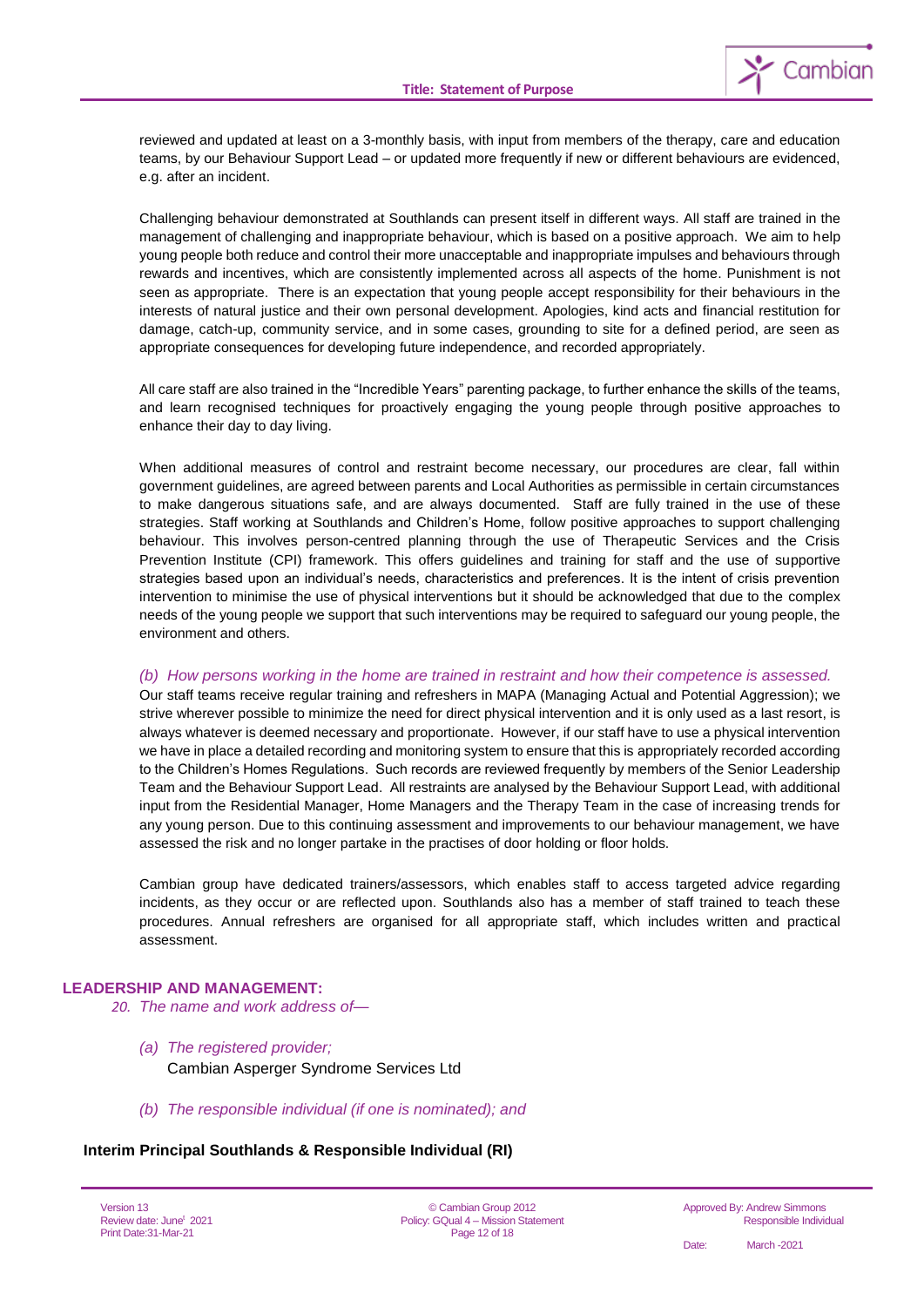



Name: Andrew Simmons **Southlands** Vicars Hill Boldre Lymington **Hampshire** SO41 5QB Tel: 01590 675350 Email: [andrew.simmons@cambiangroup.com](mailto:andrew.simmons@cambiangroup.com)

Andrew is the Interim Principal (formerly Vice Principal) for Southlands and the 'Responsible Individual' for the home provision. Andrew's experience stems from 30 years of working with vulnerable young people; he has a strong background within 'Health & Social Care'. Andrew was the Head of Care for many years and is passionate about 'facilitating' and 'enabling' young people to achieve the very best of outcomes, educationally, emotionally & socially, Andrew believes in giving our young people the chance to participate In activities that provide 'memories for a life time' and may not ordinarily be available to them. Andrew and his team have taken young people up Mount Kilimanjaro, cycled from Paris to Lymington UK and completed the 'Great Glen Way' by cycle, canoe and walking up Ben Nevis raising considerable amounts of money for different charities.

#### (c) *The Head of Care registered manager is:* Roberta Dagnell (Registration to be applied for)



Having commenced my career as a support worker, and worked hard to progress within this particular field of work. Both by experience and study I have attained a wealth of experience which I can demonstrate confidently within my role as Head of Care at Southlands School.I know how important it is as a leader to develop staff skills, as this encourages an open and confident philosophy when supporting the young people, our overriding ethos will always be that the young people feel cared for, in an environment that is calm and nurturing.

My passion and drive enables me to look at innovative ways in which we as a team at Southlands can inspire our staff and young people to achieve the best outcomes in their journey of developing each individual's independence alongside their confidence and self esteem. Having been a Registered manager for 18 years across various settings, I know how important it is to adhere to regulations and legislation as set out by the regulatory bodies. This is achieved by reviewing, developing and looking at inventive ways of surpassing expectations.

Safeguarding is a very important factor in environments such as this, as keeping the young people free from harm is always at the forefront of our minds as is providing safe and effective care.

Version 13 Review date: June<sup>t</sup> 2021 Print Date:31-Mar-21

© Cambian Group 2012 Policy: GQual 4 – Mission Statement Page 13 of 18

Approved By: Andrew Simmons Responsible Individual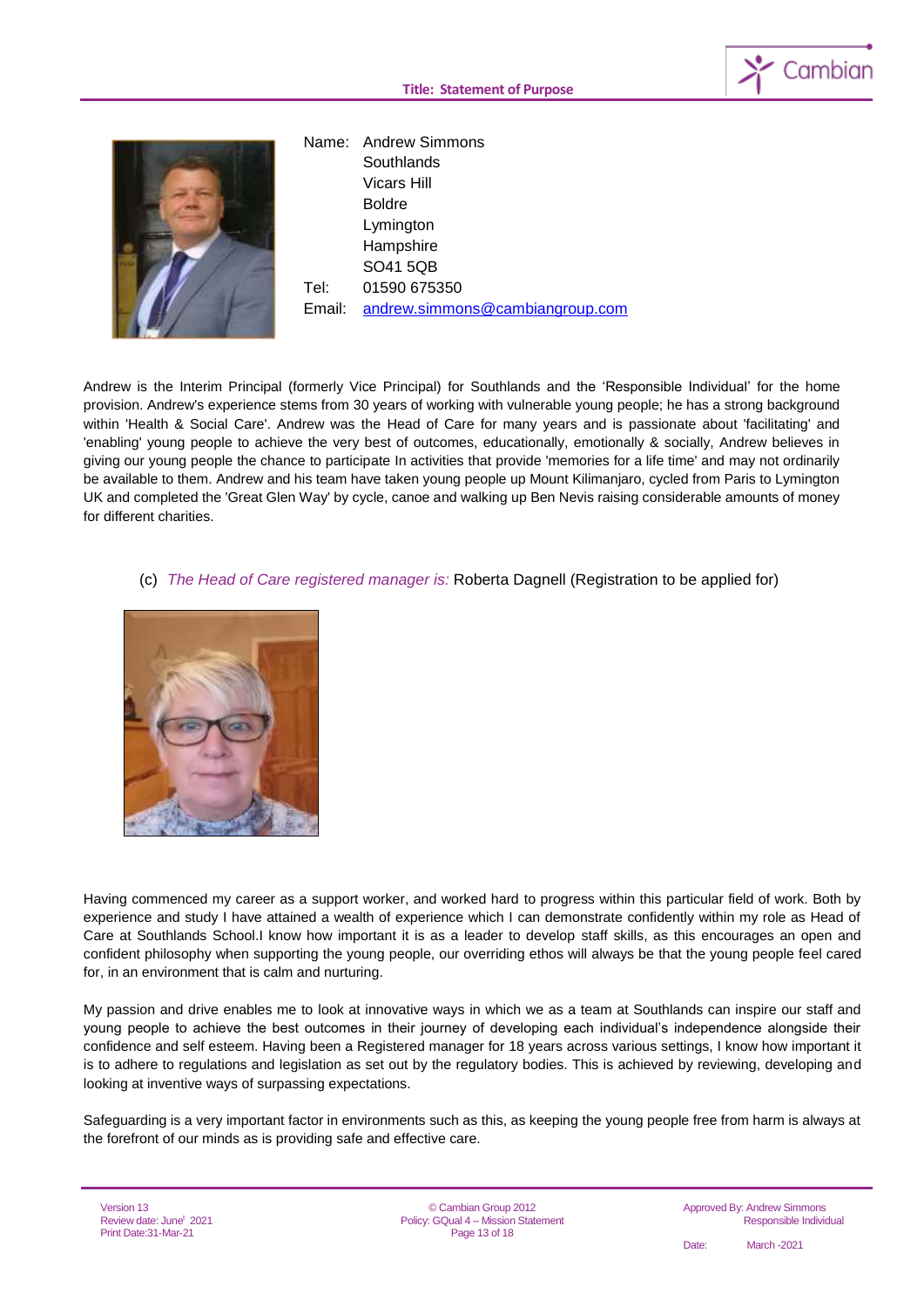

#### 19. Details of the experience and qualifications of staff, including any staff commissioned to provide education or health care.

г

| Leadership team supporting the oversight management of the children's home in the absence of the<br><b>Registered Manager</b>                                                                                                                                                                                                 |                                                                                                                                                                                                                               |                                                                                 |       |
|-------------------------------------------------------------------------------------------------------------------------------------------------------------------------------------------------------------------------------------------------------------------------------------------------------------------------------|-------------------------------------------------------------------------------------------------------------------------------------------------------------------------------------------------------------------------------|---------------------------------------------------------------------------------|-------|
| <b>Job Title</b>                                                                                                                                                                                                                                                                                                              | <b>Qualifications</b>                                                                                                                                                                                                         | <b>Experience</b>                                                               | No.   |
| Responsible Individual (RI)<br>(Interim Principal)                                                                                                                                                                                                                                                                            | D32/33, NVQ Level 4 Management, Registered<br>Manager Award, NEBS Management Dip, NVQ Level 5<br>Strategic Management, Autism accreditation, MCMI<br>- Regulatory Reg 44 approved, Home Office<br>approved 'Prevent 'trainer. | $30 + \gamma$ ears<br>$15 + \text{years}$<br>Designated<br>Safeguarding<br>lead | 1 (M) |
| Head of Care / Registered<br>Manager                                                                                                                                                                                                                                                                                          | NVQ L4 Children & Young people - Registered<br>Managers award.<br>Higher Level Apprenticeship L5 Diploma – Leadership,<br>Health and Social Care and Children & Young people<br>(Adult management)                            | 15 years<br>10 years                                                            | 1(F)  |
| Deputy Head of Care<br>Position currently vacant<br><b>Health Care Staff</b>                                                                                                                                                                                                                                                  |                                                                                                                                                                                                                               |                                                                                 |       |
| <b>Job Title</b>                                                                                                                                                                                                                                                                                                              | <b>Qualifications</b>                                                                                                                                                                                                         | <b>Experience</b>                                                               | No.   |
| <b>Nurse</b>                                                                                                                                                                                                                                                                                                                  | RGN Nurse (Paediatric specialism)                                                                                                                                                                                             | 15 years                                                                        | 1(F)  |
| Southlands also has access to an on-site Therapy Department, who can assist with the support of the young<br>people as required. This team consists of a Psychiatrist, Psychologist, Assistant Psychologists, Speech and<br>Language Therapists, Occupational Therapists, Holistic Therapists, and Art and Music Specialists. |                                                                                                                                                                                                                               |                                                                                 |       |

20. *Details of the current management and staffing structure of the home, including the arrangements for the professional supervision of staff, including staff that provide education or health care.*

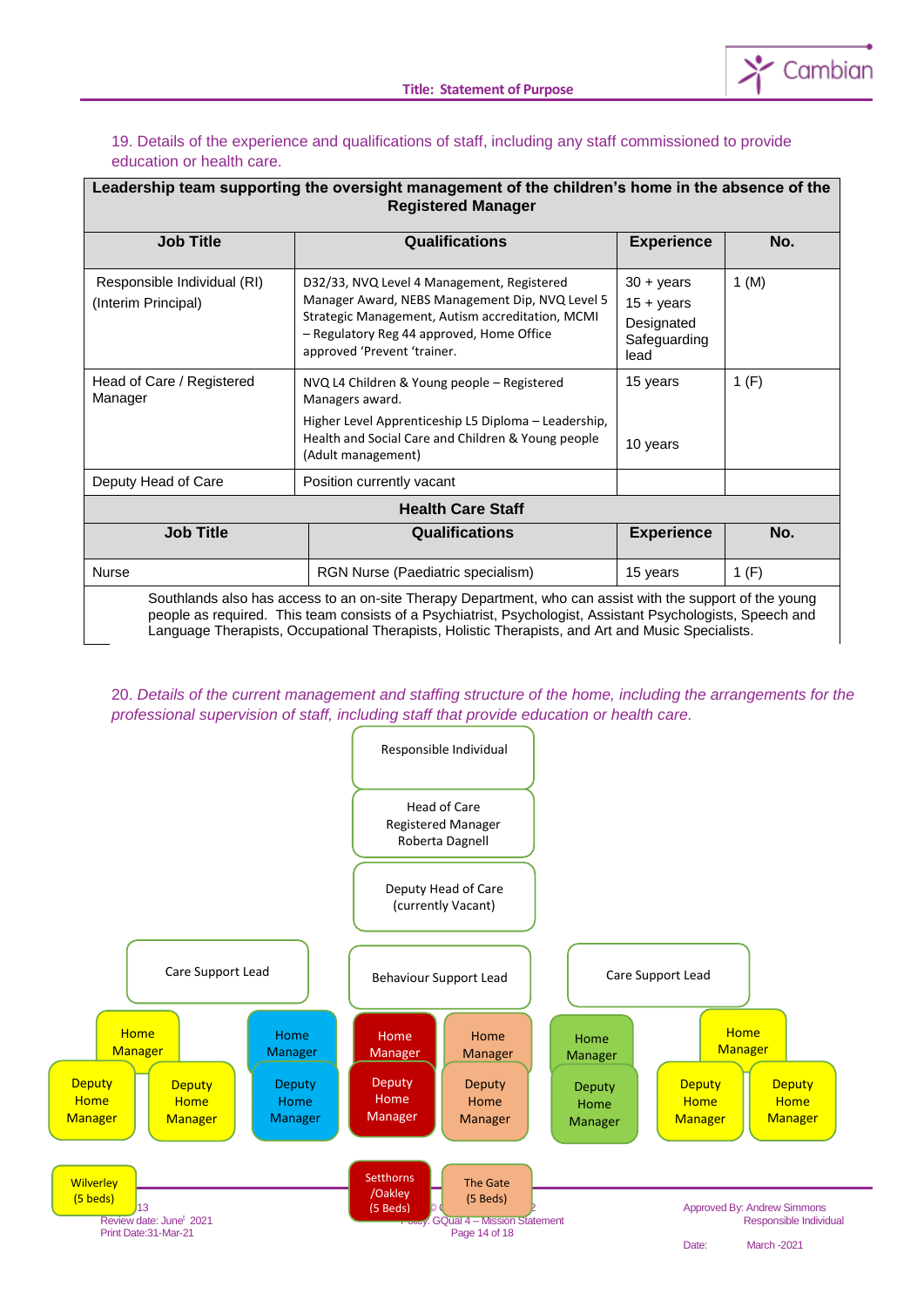

Southlands also has an independent (supported) living environment for those older young people who have safely demonstrated and achieved levels of independence that allow them to access external colleges, work experiences and the wider community without staff support. Young people resident within the Cottage living environment are supported by a single staff member each day but have access to the wider facilities and staff if needed across the home.

> Supported living environment Cottage (4 Beds)

All staff receive regular supervision and annual appraisals as per the company policy. There is an in-depth induction training package and staff also receive regular refresher training as well as job specific training. Training is either face to face or computer based through our 'Myrus' programme. All care staff undertake the Level 3 Diploma in Health and Social Care for Children and Young People and this is provided through an internal in-house service RQF assessor.

The Care Leadership Team currently consists of the Responsible individual, Head of Care RM, Vice Principal, Residential Manager, Deputy Head (Head of Education), Head of Inclusion and Engagement, Bursar, and input from the Therapy Team. Teachers in the Education Department are supported by a team of full-time teaching assistants and support workers from the residential settings. There is also a Transition Manager who works with staff across the education and care setting to ensure a smooth transition of any individual out of the home and into their future placement.

Staff in the residential settings work in teams based within the young peoples' living groups. The Residential Manager is supported by the Home Managers. Each Home Manager is supported by a group of Deputy Home Managers, Senior Support Workers and Support Workers.

Southlands also has access to an on-site Therapy Department, who can assist with the support of the young people as required. This team can consist of a Psychiatrist, Psychologist, Assistant Psychologist, Speech and Language Therapists, Occupational Therapist, Holistic Therapist, and Art and Music Specialists. The Bursar manages the core and administration teams which are inclusive of the Catering and Domestic staff. The Administrative team supports the work undertaken within all parts of the home and school and they provide the first point of contact for those telephoning or visiting the premises.

21. *If the staff are all of one sex, or mainly of one sex, a description of how the home promotes appropriate role models of both sexes.*

Currently the home has mixture of both male and female staff. With this as part of our strategic development of Southlands, our future objective is to provide single sex residential care for individuals who have complex needs.

#### **CARE PLANNING:**

Version 13 Review date: June<sup>t</sup> 2021 Print Date:31-Mar-21

© Cambian Group 2012 Policy: GQual 4 – Mission Statement Page 15 of 18

Approved By: Andrew Simmons Responsible Individual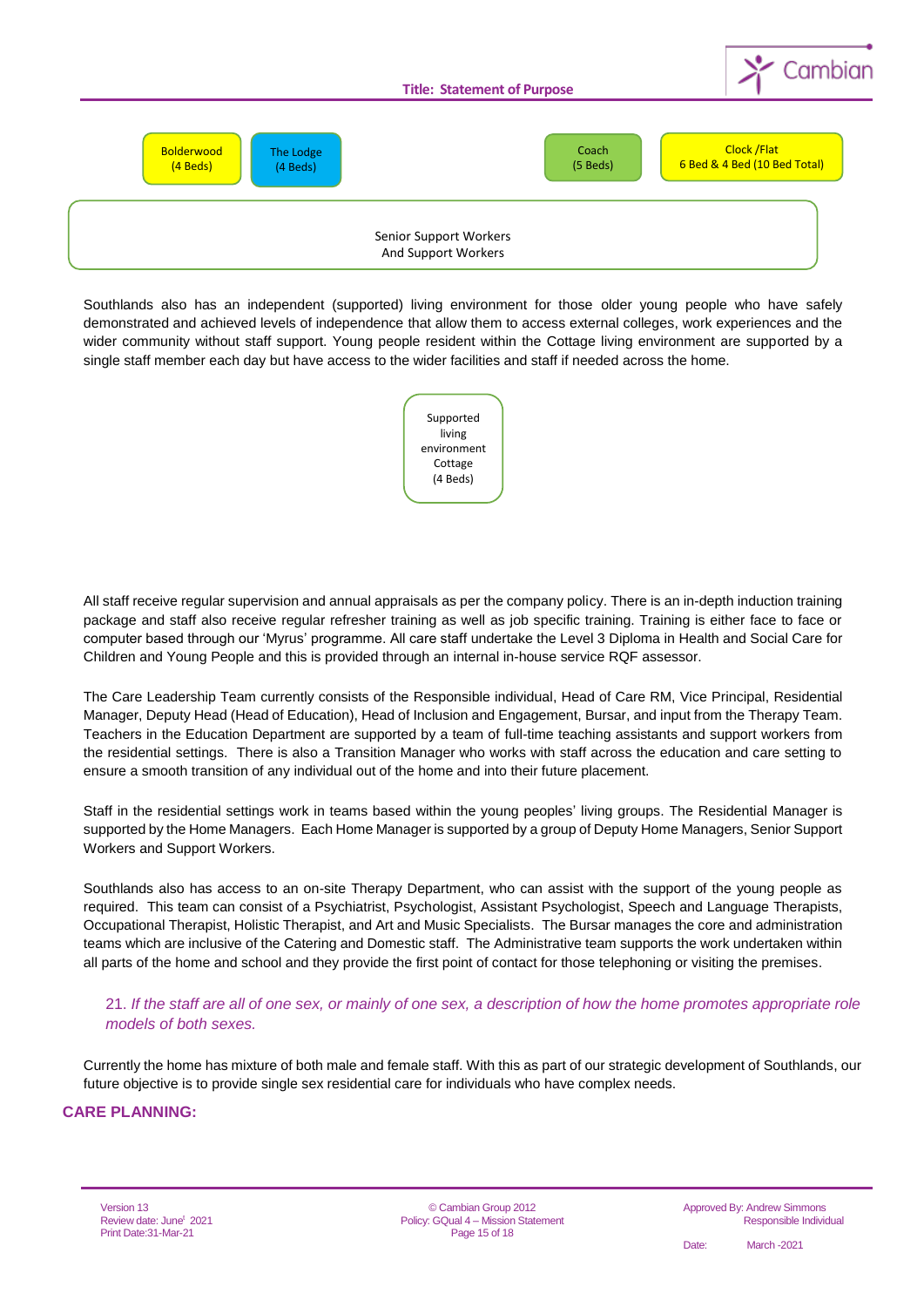

#### 22. *Any criteria used for the admission of children to the home, including any policies and procedures for emergency admission.*

The majority of individuals are placed by their local education authority, sometimes funding is also supported by Social Services, Health Care or a private contributor. The home has a variety of placements – 38 week boarding for weekdays only, 38 week term time boarding and 52 week boarding. Admissions are agreed and signed off jointly between the Head and the Registered Manager / Head of Care. All young people have an impact risk assessment prepared before they arrive at Southlands based on initial evidence gained in the early stages of assessment, home/school visits, paperwork, etc. All young people are subject to an initial assessment period of twelve weeks.

The Home does not currently provide for Emergency Admissions.

#### **Further Information**

Admissions can take place at any time during the year. Referrals and enquiries are made through the Cambian Admissions Team by parents, local authorities, social services departments or health authorities. Visits from prospective parents and representatives of placing authorities are always welcome at any time. Young people are admitted following a thorough assessment by members of the Senior Leadership Team and there is a detailed admissions policy that can be viewed at the request of the referring person outlining the process.

#### **Admissions line: 0800 288 9779**

Southlands is happy to provide any of the above-mentioned policies, Ofsted reports, an organisational chart and a school prospectus to parents and other stakeholders upon request.

#### **Additional Contact Details**

The Children's Commissioner for England: The Office of the Children's Commissioner Sanctuary Buildings 20 Great Smith Street London SW1P 3BT

Tel: 0800 528 0731 [advice.team@childrenscommissioner.gsi.gov.uk](mailto:advice.team@childrenscommissioner.gsi.gov.uk)

Child Protection Services:

NSPCC child protection helpline Tel: 0808 800 5000 (adults)

Childline Tel: 0800 1111

Advocacy Service: NYAS – giving a voice to children, young people and vulnerable adults Helpline 0808 808 1001 (Weekdays 9am-8pm, Saturdays 10am-4pm) Website[: www.nyas.net](http://www.nyas.net/) E-Mail: [help@nyas.net](mailto:help@nyas.net)

#### **Our local authority is: Hampshire**

Version 13 Review date: June<sup>t</sup> 2021 Print Date:31-Mar-21

© Cambian Group 2012 Policy: GQual 4 – Mission Statement Page 16 of 18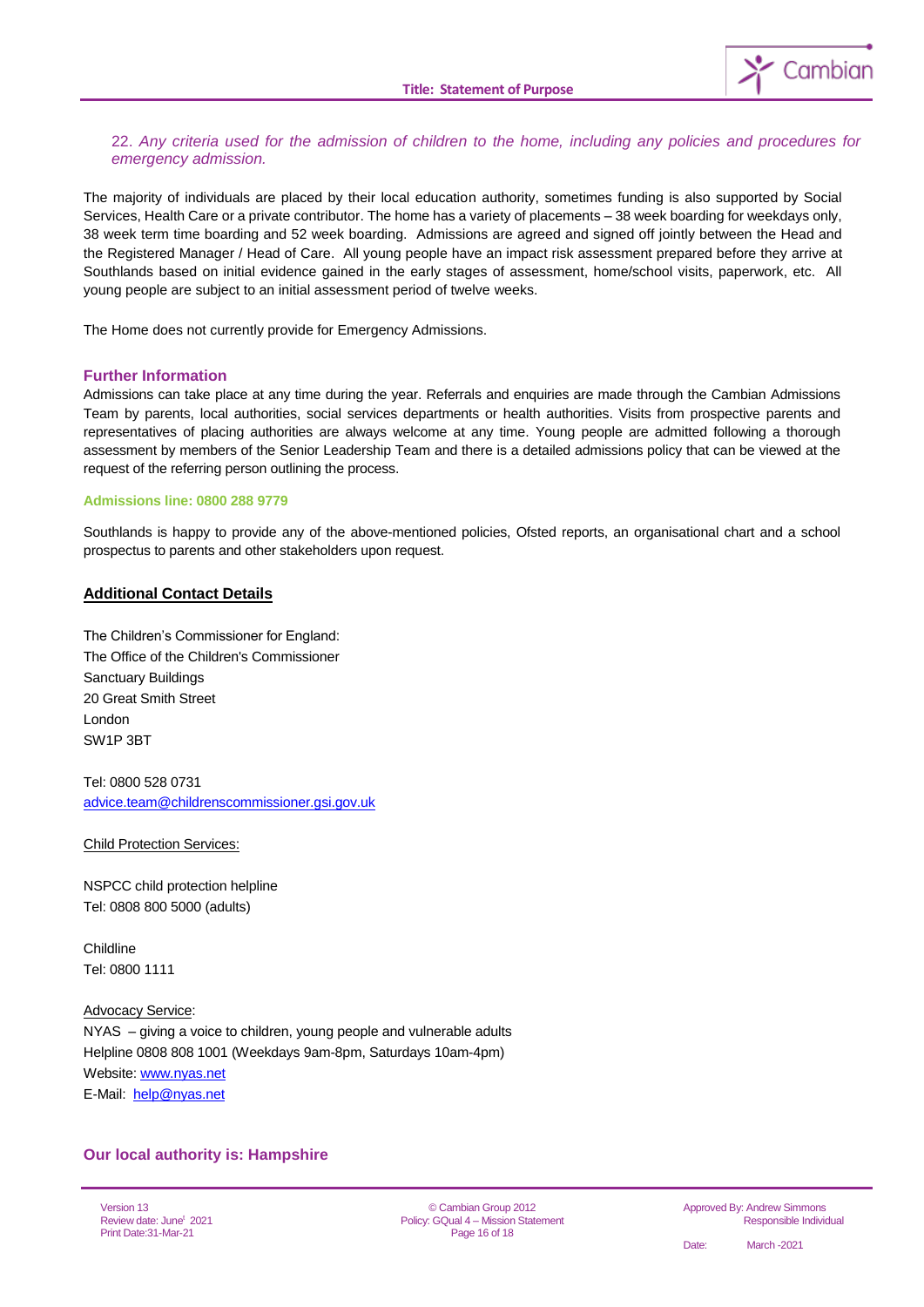

Hampshire Local Authority & Hampshire Safeguarding Children's Partnership HSCP

Telephone 01962876230 (General Enquiries)

Office hours: Monday to Thursday 9:00am-5:15pm, Friday 9:00am-5:00pm

Outside of office hours

Hampshire police 999

The non-emergency police telephone number is: 111.

The Local Authority Designated Officer (LADO) for Hampshire is Mark Blackwell, Barbara Piddington and Fiona Armfield

Telephone 01962 876364/876265 (Office hours) Outside of office hours/weekends, the emergency duty team can be contacted on: 0845 6004555

**Email:** 

# **Our independent Regulation 44 visitor**

# **Annabel Hodgson**



# **QUALIFICATIONS AND ACHIEVEMENTS**

I have a Diploma in Youth Work and a BSc hons degree in Psychology and Sociology from the University of Southampton. I am a qualified assessor and trainer, currently assessing Youth work students and learners undertaking their Award in Education and Training, and previously acting as a Practice Teacher for Social Work students, with a TAQA (Training, Assessment and Quality Assurance) and Practice Teaching Certificates.

# **EXPERIENCE**

I have 30 years' experience in delivering and managing services for children and young people, including Children in Care and care leavers.

I have worked both for the Local Authority and within the voluntary sector, and was the Chief Executive Officer of a Hampshire youth charity for 25 years. This included managing Advocacy and Independent Visiting services for children in care, including those in the secure estate, as well as CSE services, substance misuse treatment, counselling and mental health support, sexual health and advice services.

I now work part-time for NYAS as well as undertaking my assessing role.

Version 13 Review date: June<sup>t</sup> 2021 Print Date:31-Mar-21

© Cambian Group 2012 Policy: GQual 4 – Mission Statement Page 17 of 18